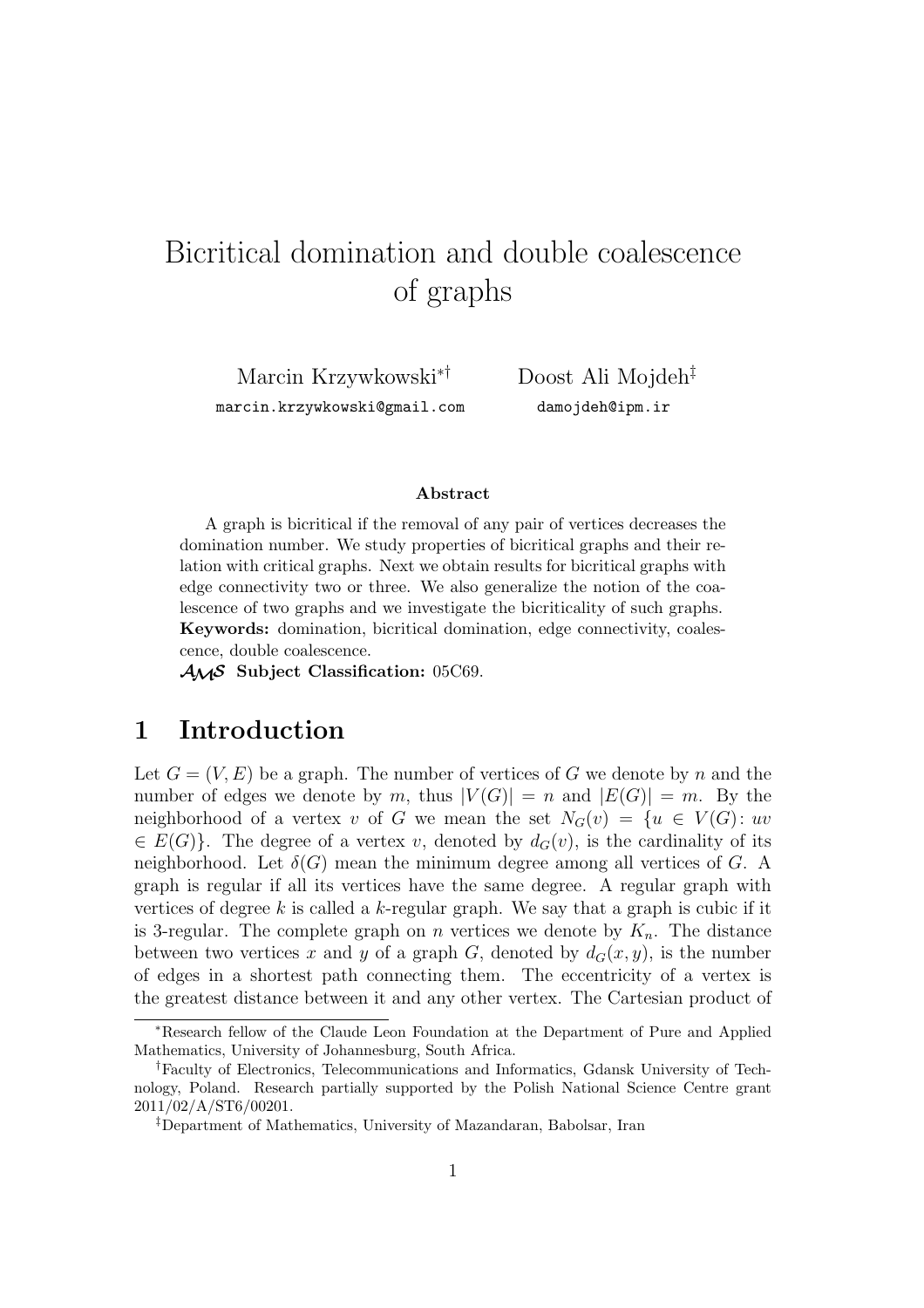graphs G and H, denoted by  $G \Box H$ , is a graph such that  $V(G \Box H) = V(G) \times V(H)$ and  $E(G \Box H) = \{(u_1, v_1)(u_2, v_2): u_1 = u_2 \text{ and } v_1v_2 \in E(H), \text{ or } v_1 = v_2 \text{ and } u_1u_2$  $\in E(G)$ .

The connectivity of a graph G, denoted by  $\kappa(G)$ , is the minimum size of a subset  $S \subseteq V(G)$  such that  $G - S$  is disconnected or has only one vertex. A graph  $G$  is  $k$ -connected if its connectivity is at least  $k$ . The edge-connectivity of G, denoted by  $\lambda(G)$ , is the minimum size of a subset  $U \subseteq E(G)$  such that  $G-U$  is disconnected. A graph is k-edge-connected if its edge-connectivity is at least  $k$ .

A subset  $D \subseteq V(G)$  is a dominating set of G if every vertex of  $V(G) \setminus D$  has a neighbor in D. The domination number of a graph G, denoted by  $\gamma(G)$ , is the minimum cardinality of a dominating set of  $G$ . A dominating set of minimum cardinality is called a  $\gamma(G)$ -set. For a comprehensive survey of domination in graphs, see [4].

Note that removing a vertex of a graph can increase the domination number by more than one, but can decrease it by at most one. It is useful to consider the set of vertices of a graph as a disjoint union of three sets according to how their removal affects the domination number. We have  $V(G) = V^0 \cup V^+ \cup V^-$ , where  $V^0 = \{v \in V(G) : \gamma(G - v) = \gamma(G)\}, V^+ = \{v \in V(G) : \gamma(G - v)$  $> \gamma(G)$ ,  $V^- = \{v \in V(G) : \gamma(G - v) < \gamma(G) \}$ , for more information see [1–8].

We say that a graph is critical (bicritical, respectively) if removing any vertex (any two vertices, respectively) decreases the domination number. A graph  $G$  is  $k$ -critical ( $k$ -bicritical, respectively) if it is critical (bicritical, respectively) and  $\gamma(G) = k.$ 

We study properties of bicritical graphs and their relation with critical graphs. Next we obtain results for bicritical graphs with edge connectivity two or three. We also generalize the notion of the coalescence of two graphs and we investigate the bicriticality of such graphs.

### **2 Preliminaries**

We begin with the following useful results.

**Observation 1** ([1], Observation 5) Let G be a graph. If  $x, y \in V(G)$  are *such that*  $\gamma(G - x - y) = \gamma(G) - 2$ *, then*  $d_G(x, y) \geq 3$ *.* 

**Proposition 2** ([1], **Proposition 2)** *For*  $t \geq 3$ *, the Cartesian product*  $G_t$  $K_t \Box K_t$  *is t-critical and t-bicritical.* 

**Proposition 3 ([1], Proposition 14)** *If* G *is a connected bicritical graph, then*  $\delta(G) \geq 3$ .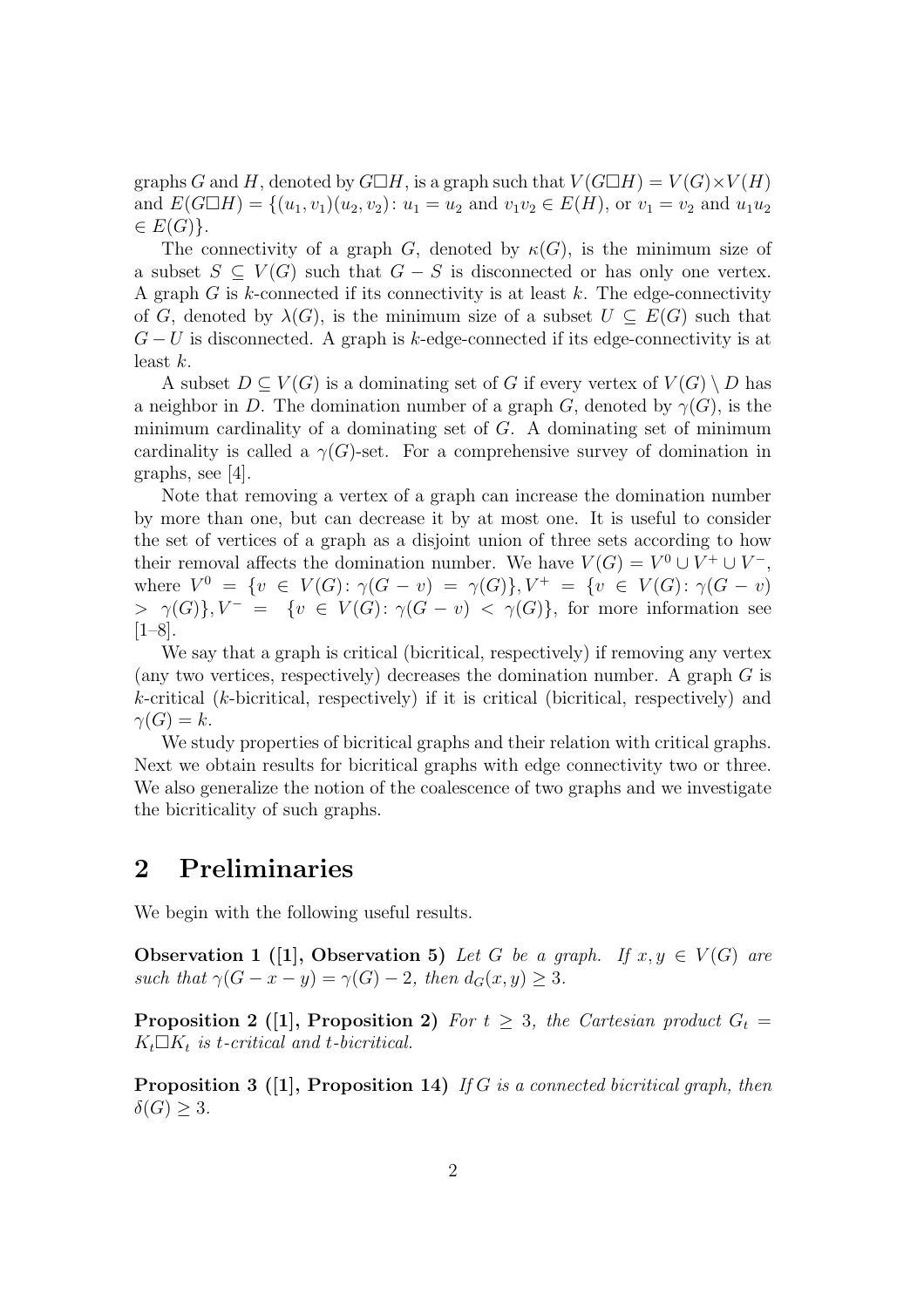**Lemma 4 ([1], Lemma 22)** *Let* G *be a connected bicritical graph with*  $\lambda(G)$  $= 2$  *and an edge cut*  $\{ab, cd\}$ . Let  $G_1$  *and*  $G_2$  *be the connected components of*  $G - ab - cd$ , with  $a, c \in V(G_1)$ ,  $b, d \in V(G_2)$  and  $a \neq c$ . Then the following *must all be true:*

- $(i)$   $\gamma(G) = \gamma(G_1) + \gamma(G_2)$ ;
- *(ii)*  $a, c \notin V^+(G_1)$  *and*  $b, d \notin V^+(G_2)$ *;*
- *(iii)*  $b \neq d$ ;
- (*iv*) without loss of generality,  $a, c \in V^-(G_1)$  and  $b, d \in V^0(G_2)$ ;
- *(v)* neither b nor d is in a  $\gamma(G_2)$ -set;
- *(vi)*  $\gamma(G_2 b d) = \gamma(G_2) 1$  *and a*  $\gamma(G_2 b d)$ *-set dominates neither* b *nor* d*;*
- *(vii)* there is a  $\gamma(G_2 d)$ -set containing b, and there is a  $\gamma(G_2 b)$ -set contain*ing* d*;*
- *(viii)* there is no  $\gamma(G_1)$ -set containing both a and c;
- (ix) there is no  $\gamma(G_1 a)$ -set containing c, and there is no  $\gamma(G_1 c)$ -set con*taining* a*;*
- *(x)*  $\gamma(G_1) > 3$ *.*

**Corollary 5 ([1], Corollary 23)** *Let* G *be a connected graph. If* G *is* 3*-bicritical or* 4*-bicritical, then*  $\lambda(G) > 3$ *.* 

**Theorem 6 ([1], Theorem 24)** *Let* G *be a connected bicritical graph. If* G *is cubic or claw-free, then*  $\lambda(G) \geq 3$ *.* 

**Proposition 7 ([1], Proposition 25)** *If* G *is a connected* 3*-bicritical graph, then*  $\kappa(G) \geq 3$ *.* 

**Proposition 8 ([9], Proposition 4.1.9)** *If* G *is a connected graph, then*  $\kappa(G)$  $\leq \lambda(G) \leq \delta(G)$ .

**Proposition 9 ([9], Proposition 4.1.11)** *Let* G *be a connected graph. If* G *is cubic, then*  $\kappa(G) = \lambda(G)$ *.*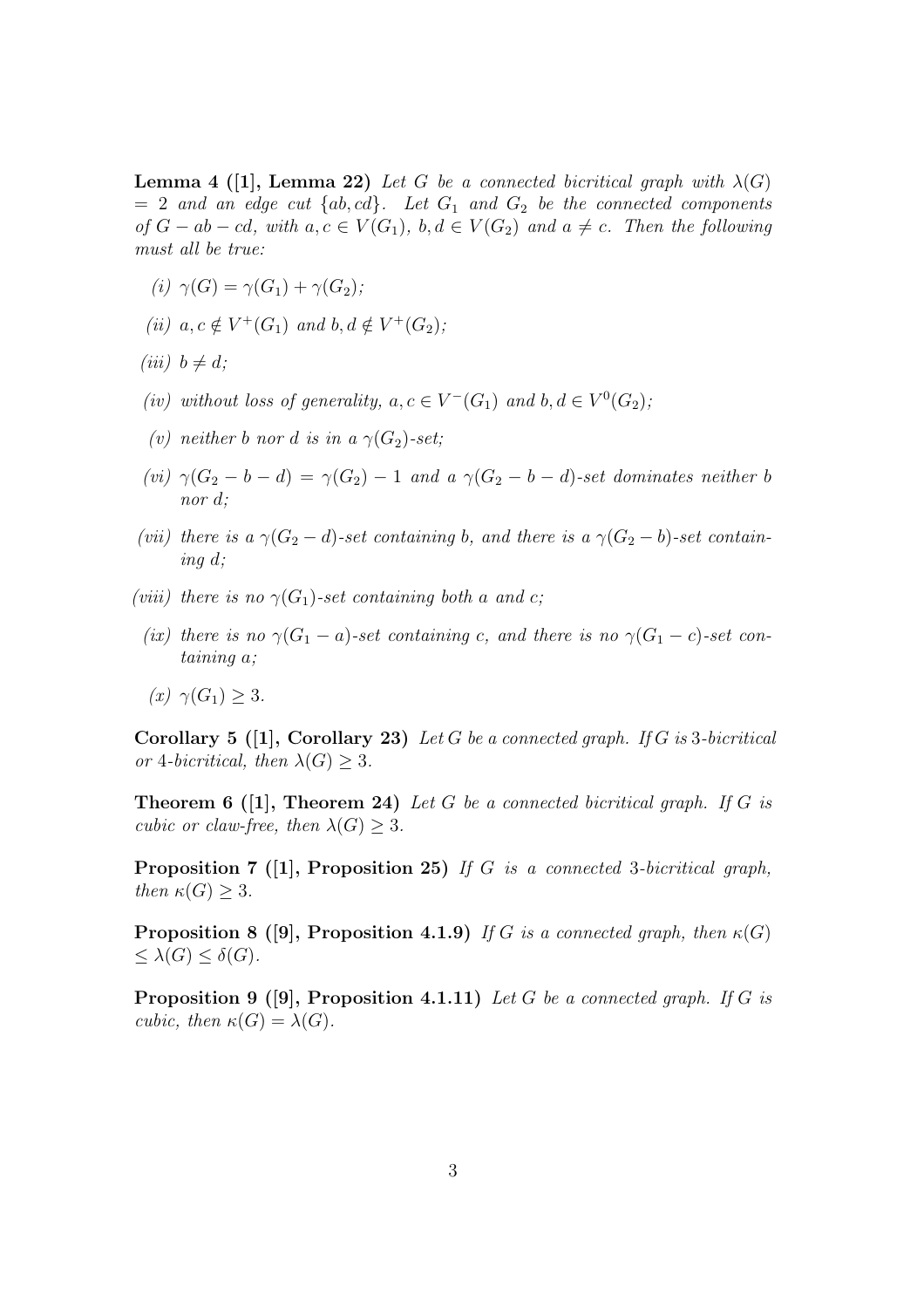#### **3 Results**

We now give examples of graphs, which are: both critical and bicritical, only critical, only bicritical, or neither critical nor bicritical.

Let S be a subset of  $\mathbb{Z}_n \setminus \{0\}$  such that  $x \in S$  implies  $-x \in S$ . The circulant graph with distance set S is the graph  $Circ(n, S)$  with vertex set  $\mathbb{Z}_n$ , in which vertices x and y are adjacent if and only if  $x - y \in S$ .

**Proposition 10** *The circulant graph* Circ(9, {1, 3}) *is* 3*-critical and* 3*-bicritical.*

**Proof.** Let  $G = Circ(9, \{1, 3\})$ , see Figure 1. The graph G has the domination number 3 and  $\{v_0, v_1, v_2\}$  is a  $\gamma(G)$ -set. Since G is vertex-transitive and  $\{v_4, v_5\}$ is a dominating set of  $G - v_0$ , the graph G is critical. Furthermore,  $\{v_4, v_5\}$  is a dominating set of the graphs  $G - v_0 - v_1$ ,  $G - v_0 - v_2$  and  $G - v_0 - v_3$ , while  $\{v_2, v_6\}$  is a dominating set of the graph  $G - v_0 - v_4$ . This implies that G is bicritical.

The Cartesian product  $G_t = K_t \square K_t$  ( $t \geq 3$ ) contains t disjoint copies of  $K_t$  in rows and t disjoint copies of  $K_t$  in columns, where the vertices of the *i*th column are  $\{v_{i1}, v_{i2}, \ldots, v_{it}\}.$  Let H be a graph obtained from  $G_t$  by adding a new vertex x and joining it to the vertices  $v_{11}, v_{12}, v_{23}$  and  $v_{33}$  (see Figure 1 (b) for  $t = 3$ ).

**Proposition 11** *The graph* H *obtained from the Cartesian product*  $G_t = K_t \Box K_t$ *by adding a new vertex* x and joining it to the vertices  $v_{11}$ ,  $v_{12}$ ,  $v_{23}$  and  $v_{33}$  is t*-bicritical but is not critical.*

**Proof.** By Proposition 2, the graph  $G_t$  is t-critical. It is easy to observe that  $\gamma(G_t) = t = \gamma(H)$  and  $\{v_{11}, v_{12}, \ldots, v_{1t}\}$  is a  $\gamma$ -set of both those graphs. Thus  $x \in V^0(H)$  and the graph H is not critical. We now remove two vertices of H. If we remove x and  $v_{ij}$ , then we get  $\gamma(H - x - v_{ij}) = t - 1$  as the graph  $G_t$ is critical. Now let us remove vertices  $v_{ij}$  and  $v_{kl}$ . It suffices to consider only the cases when  $v_{ij} = v_{11}$  and  $v_{kl} \in \{v_{12}, v_{21}, v_{22}, v_{33}\}.$  If  $v_{kl} = v_{12}$  or  $v_{kl} = v_{21}$ , then  $\{v_{22}, v_{33}, \ldots, v_{tt}\}$  is a dominating set of  $H - v_{11} - v_{kl}$ . If  $v_{kl} = v_{22}$ , then  $\{v_{23}, v_{34}, \ldots, v_{(t-1)t}, v_{t2}\}$  is a dominating set of  $H - v_{11} - v_{22}$ . If  $v_{kl} = v_{33}$ , then  ${v_{12}, v_{21}, v_{44}, \ldots, v_{tt}}$  is a dominating set of  $H - v_{11} - v_{33}$ . Thus the graph H is bicritical.

Place *n* vertices around a circle, equally spaced. For even  $k \leq n$ , the Harary graph  $H_{k,n}$  is obtained by making each one of those n vertices adjacent to the nearest  $k/2$  vertices in each direction around the circle (see Figure 1 (c), (d) for  $k = 4$  and  $n = 11, 12$ .

**Proposition 12** Let G be a Harary graph  $H_{2m,n}$ . If  $n = (2m+1)t + 1$ , then G *is*  $(t + 1)$ -critical and *is not bicritical.* If  $n = (2m + 1)t + 2$ , then G *is neither critical nor bicritical.*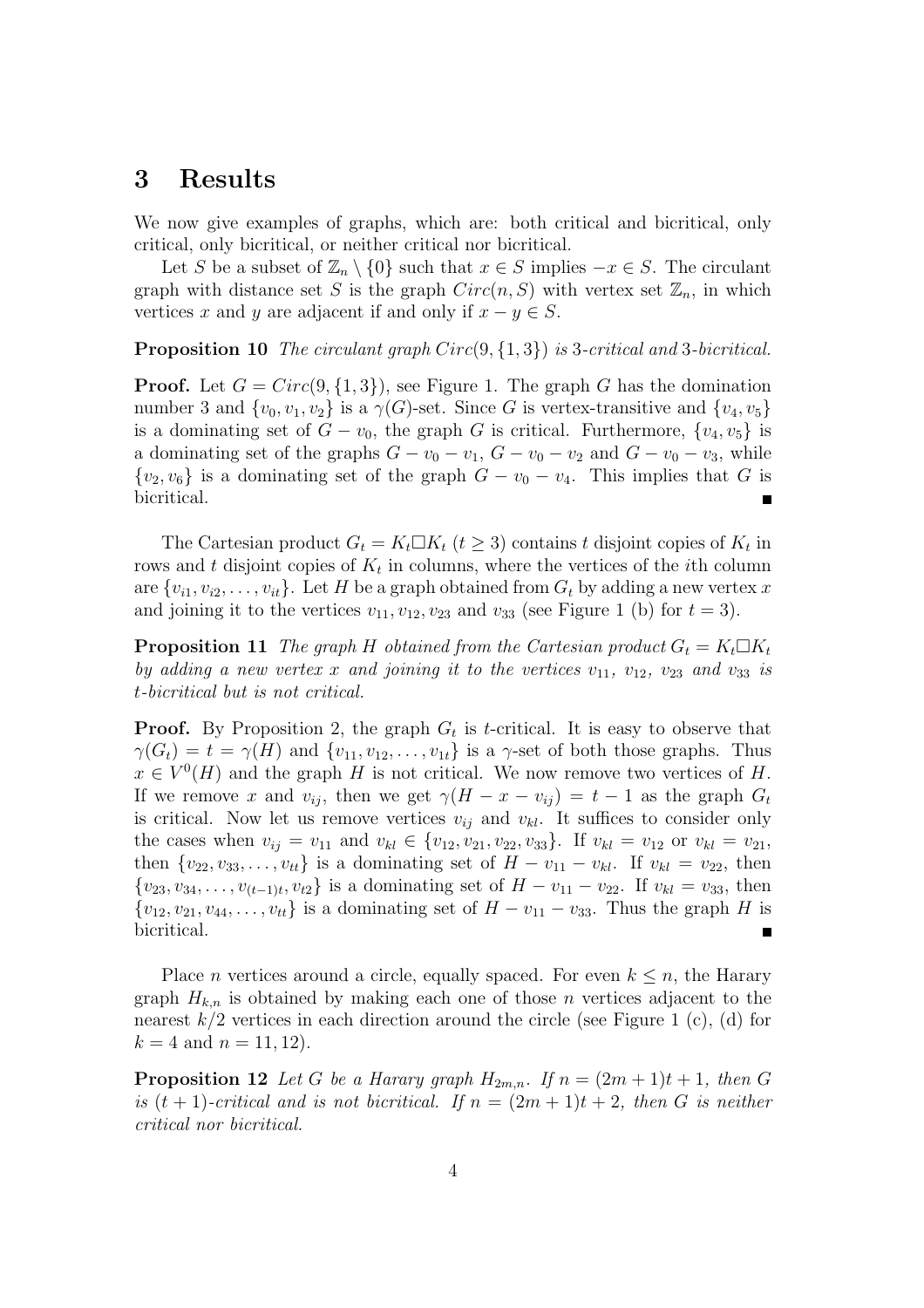**Proof.** Every vertex of  $H_{2m,n}$  has  $2m$  neighbors. Therefore  $\gamma(H_{2m,n}) \geq \lceil (2m \rceil - 1) \rceil$  $+1)t+1/(2m+1)$  =  $[t+1/(2m+1)] = t+1$ . The set  $\{v_{m+1}, v_{3m+2}, v_{5m+3}, \ldots,$  $v_{(2t-1)m+t}, v_0$  is a dominating set of  $H_{2m,n}$ . This implies that  $\gamma(H_{2m,n}) = t+1$ .

If  $n = (2m + 1)t + 1$ , then the t vertices  $v_{m+1}, v_{3m+2}, v_{5m+3}, \ldots, v_{(2t-1)m+t}$ form a dominating set of  $H_{2m,n} - v_0$ . Since Harary graphs are vertex-transitive, the graph  $H_{2m,n}$  is critical. It is not bicritical as  $\gamma(H_{2m,n}-v_0-v_{m+1})=\gamma(H_{2m,n})$ .

If  $n = (2m+1)t+2$ , then the graph  $H_{2m,n}-v_i$  has  $(2m+1)t+1$  vertices. Each one of them has at most 2m neighbors. Therefore  $\gamma(H_{2m,n}) \geq t+1$ . Consequently,  $H_{2m,n}$  is not critical. It is not bicritical as  $\gamma(H_{2m,n} - v_0 - v_{m+1}) = \gamma(H_{2m,n})$ .



(a) The circulant graph  $Circ(9, \{1, 3\})$  (b) A graph obtained from  $K_3 \square K_3$  by adding a new vertex x and joining it to the vertices  $v_{11}$ ,  $v_{12}$ ,  $v_{23}$  and  $v_{33}$ (c) Harary graph  $H_{4,11}$  (d) Harary graph  $H_{4,12}$ 

Figure 1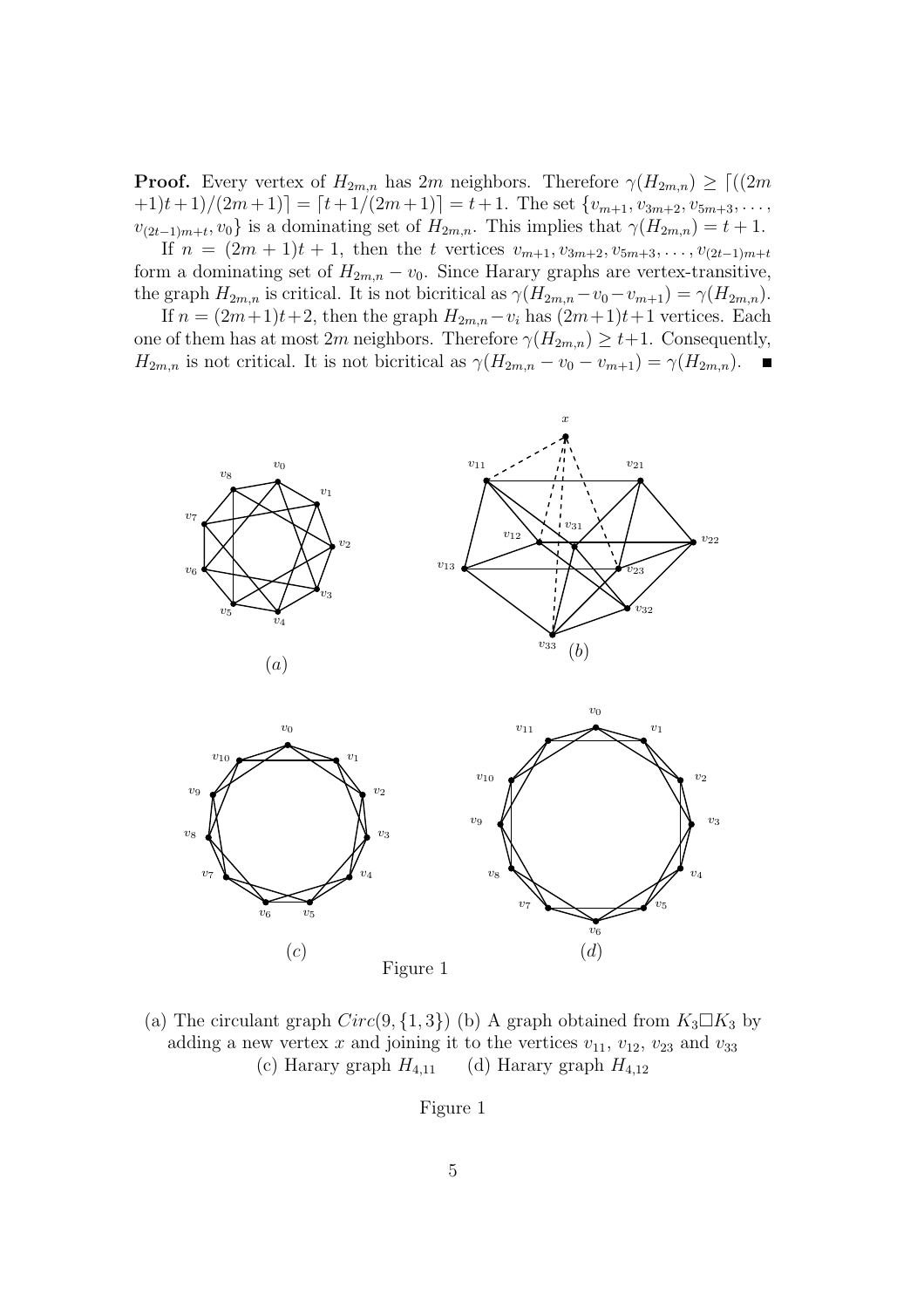We now study bicritical graphs with edge connectivity two.

**Lemma 13** Let G be a connected bicritical graph with  $\lambda(G) = 2$  and an edge *cut* { $ab, cd$ }. Let  $G_1$  *and*  $G_2$  *be the connected components of*  $G - ab - cd$ , with  $a, c \in V(G_1), b, d \in V(G_2)$  and  $a \neq c$ . If  $a, c \in V^-(G_1)$ , then  $d_G(b) \geq 4$ ,  $d_G(d) \geq 4$ *, and*  $\gamma(G_2) \geq 2$ *.* 

**Proof.** Lemma 4  $((v)$  and  $(vi))$  implies that b and d are not adjacent. By Proposition 3 we have  $\delta(G) > 3$ . Thus the vertex b has some two neighbors, say x and y, in  $V(G_2)$ . Suppose that  $d_G(b) = 3$ . Since  $d_G(x, y) \leq 2$ , Observation 1 implies that  $\gamma(G-x-y) = \gamma(G)-1$ . Let D be a  $\gamma(G-x-y)$ -set. Clearly,  $b \notin D$ , and consequently,  $a \in D$  as the vertex b has to be dominated. By Lemma 4 (i) we have  $\gamma(G) = \gamma(G_1) + \gamma(G_2)$ . Let  $D_i = D \cap V(G_i)$  for  $i = 1, 2$ . We have  $\gamma(G_1) + \gamma(G_2) = |D_1| + |D_2| + 1$ . This implies that  $\gamma(G_1) \geq |D_1| + 1$  or  $\gamma(G_2) \geq |D_2| + 1$ . If  $\gamma(G_1) \geq |D_1| + 1$ , then c is dominated by d. Let us observe that  $D_1$  is a  $\gamma(G_1 - c)$ -set. This is a contradiction to Lemma 4 (ix). Now assume that  $\gamma(G_2) \geq |D_2| + 1$ . It is easy to see that  $D_2 \cup \{b\}$  is a  $\gamma(G_2)$ -set, a contradiction to Lemma 4 (v). Therefore  $d_G(b) \geq 4$ . Similarly we get  $d_G(d) \geq 4$ .

Now suppose that  $\gamma(G_2) = 1$ . Thus the graph  $G_2$  has a universal vertex, say x. Since b and d are not adjacent, we have  $x \neq b, d$ . We get  $\gamma(G_1) + \gamma(G_2 - b - d)$  $=\gamma(G-b-d)\leq \gamma(G)-1=\gamma(G_1)+\gamma(G_2)-1=\gamma(G_1).$  This implies that  $\gamma(G_2 - b - d) = 0$ , and thus  $V(G_2) = \{b, d\}$ , a contradiction.

Using Corollary 5, Theorem 6 and Propositions 7, 8, 9 we get the following observations.

**Observation 14** *Let* G *be a connected* 3-*bicritical graph.* If  $\delta(G) = 3$ , then  $\kappa(G) = \lambda(G) = 3.$ 

**Observation 15** *Let* G *be a connected* 4-*bicritical graph.* If  $\delta(G) = 3$ , then  $\lambda(G) = 3.$ 

**Theorem 16** *If* G *is a connected bicritical cubic graph, then*  $\kappa(G) = \lambda(G) = 3$ *.* 

**Proof.** By Theorem 6 we have  $\lambda(G) \geq 3$ . On the other hand, by Proposition 8 we have  $\lambda(G) \leq \delta(G) = 3$ . Now, using Proposition 9 we get  $\kappa(G) = \lambda(G) = 3$ .

We now investigate bicritical graphs with edge connectivity three.

**Proposition 17** *Let* G *be a connected bicritical graph with*  $\lambda(G) = 3$  *and an edge cut* {ab, cd, ef}. Let  $G_1$  and  $G_2$  be the connected components of  $G - ab - cd - ef$ , *with*  $a, c, e \in V(G_1), b, d, f \in V(G_2)$  *and*  $a, b, c$  *pairwise distinct. Then:* 

*(i)* If b, d, f are not pairwise distinct, then  $\gamma(G) = \gamma(G_1) + \gamma(G_2)$ .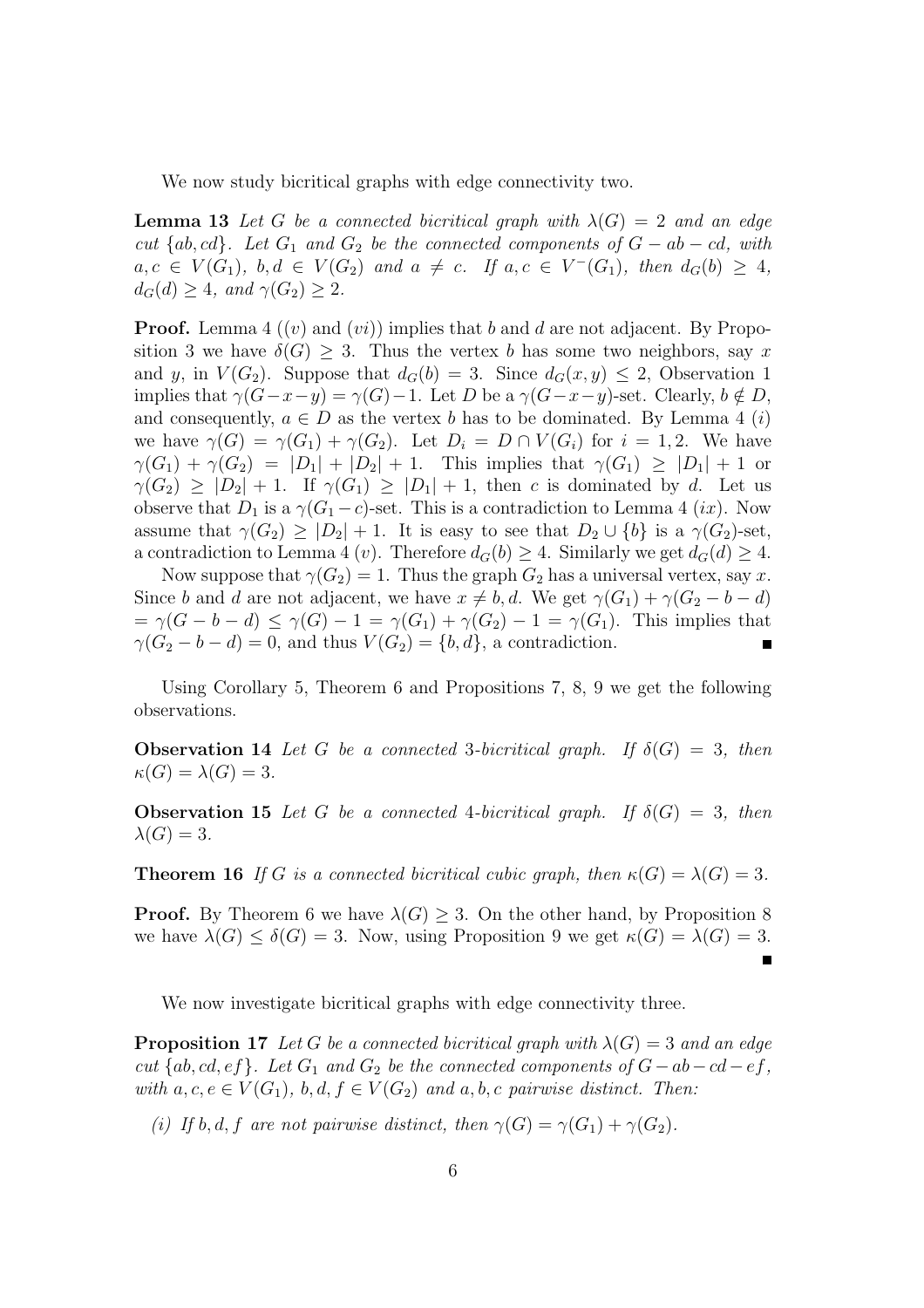(*ii*) If  $a, c, e \in V^-(G_1)$ , then none of the vertices b, d and f is in any  $\gamma(G_2)$ -set.

**Proof.** First assume that the vertices  $b, d, f$  are not pairwise distinct. Clearly,  $\gamma(G) \leq \gamma(G_1) + \gamma(G_2)$ . It suffices to show that  $\gamma(G) \geq \gamma(G_1) + \gamma(G_2)$ . Since  $b, d, f$  are not pairwise distinct, notice that these symbols denote one or two (distinct) vertices. In the latter case, without loss of generality we can assume that  $b = d \neq f$ , see Figure 2(a). Using Observation 1 and the fact that G is bicritical, we get  $\gamma(G) - 1 = \gamma(G - b - f) = \gamma(G_1) + \gamma(G_2 - b - f) \geq \gamma(G_1)$  $+\gamma(G_2) - 1$ , and consequently,  $\gamma(G) \geq \gamma(G_1) + \gamma(G_2)$ . Now assume that  $b = d$  $= f$ , see Figure 2(b). Let us observe that the vertex b as a neighbor  $x \in V(G_2)$ , otherwise the graph G is disconnected, a contradiction. We get  $\gamma(G) > \gamma(G_1)$  $+\gamma(G_2)$  similarly as in the previous case (substituting f with x). Therefore  $\gamma(G) = \gamma(G_1) + \gamma(G_2).$ 

Now assume that  $a, c, e \in V^-(G_1)$ . Suppose that there exists a  $\gamma(G_2)$ -set, say  $D_2$ , which contains some of the vertices  $b, d, f$ . Without loss of generality, let it be the vertex b. Let  $D_1$  be a  $\gamma(G_1 - a)$ -set. Since  $a \in V^-(G_1)$ , we have  $|D_1|$  $=\gamma(G_1)-1$ . It is easy to observe that  $D_1 \cup D_2$  is a dominating set of the graph G. Thus  $\gamma(G) \leq |D_1 \cup D_2|$ . We now get  $\gamma(G) \leq |D_1| + |D_2| = \gamma(G_1) + \gamma(G_2) - 1$ , a contradiction.



We now generalize the notion of coalescence of graphs.

**Definition 18** Let F and H be graphs. Let  $u_1, v_1$  be two adjacent vertices of F *and let*  $u_2, v_2$  *be two adjacent vertices of H. Then*  $(F \cdot H)(u_1, u_2 : u ; v_1, v_2 : v)$ *denotes the graph obtained from* F and H *by identifying the vertices*  $u_1$  and  $u_2$ *in a vertex labeled* u, and the vertices  $v_1$  and  $v_2$  *in a vertex labeled* v. We call  $(F \cdot H)(u_1, u_2 : u ; v_1, v_2 : v)$  *double coalescence of* F *and* H.

We have the following property of the double coalescence of graphs.

**Lemma 19** *Let* G *be a double coalescence of graphs* F *and* H*. Then*

$$
\gamma(G) \in \{ \gamma(F) + \gamma(H) - 2, \gamma(F) + \gamma(H) - 1, \gamma(F) + \gamma(H) \}.
$$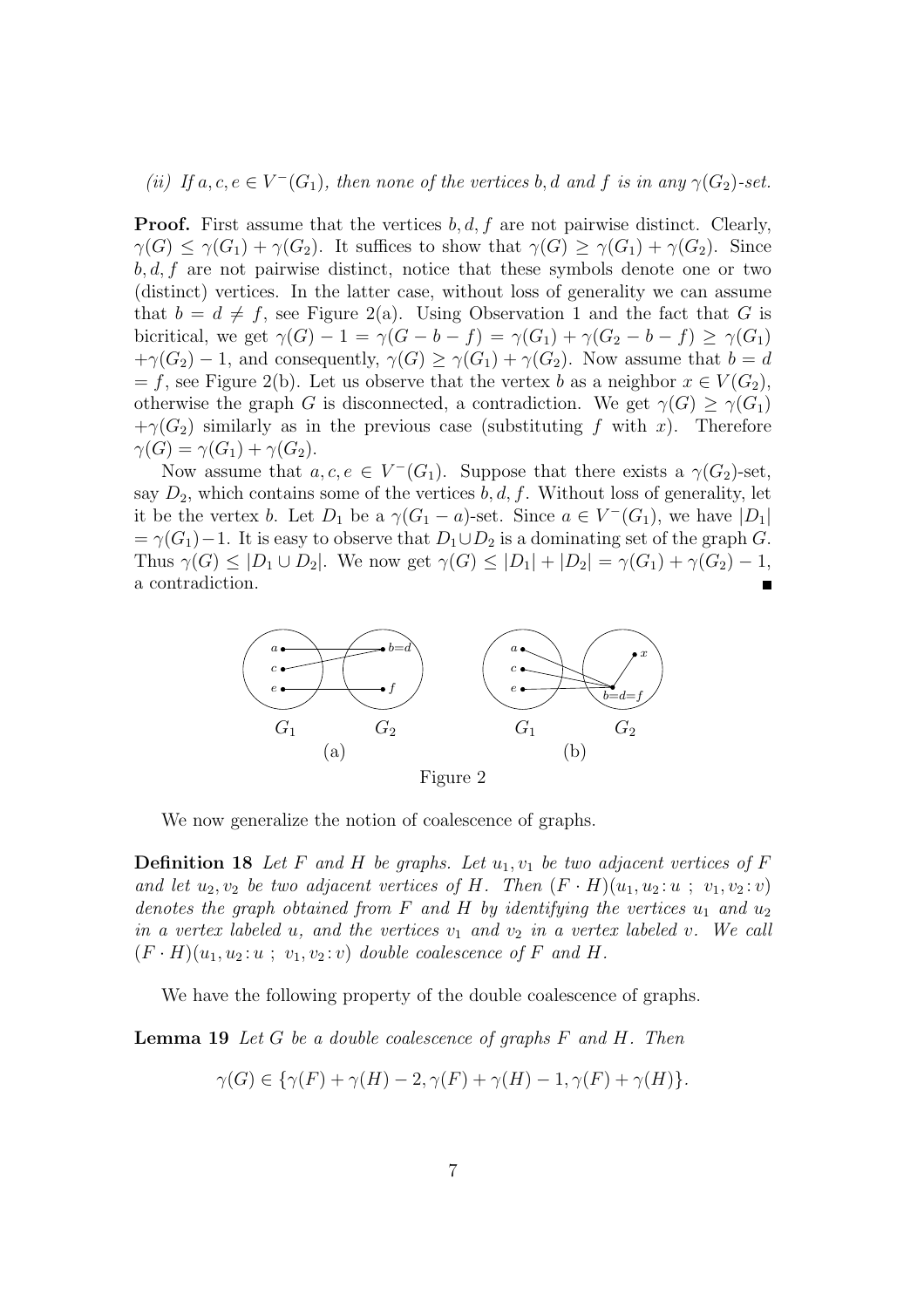**Proof.** Let  $G = (F \cdot H)(u_1, u_2 : u ; v_1, v_2 : v)$ . Clearly,  $\gamma(G) \leq \gamma(F) + \gamma(H)$ . Let D be any  $\gamma(G)$ -set. If neither u nor v belongs to the set D, then observe that  $D \cup \{u_1, u_2\}$  is a dominating set of the graph  $F \cup H$ . Now assume that exactly one of those vertices, say u, belongs to the set D. Let us observe that  $D\setminus\{u\}\cup\{u_1, u_2\}$ is a dominating set of the graph  $F \cup H$ . If  $u, v \in D$ , then it is easy to observe that  $D \setminus \{u, v\} \cup \{u_1, v_1, u_2, v_2\}$  is a dominating set of the graph  $F \cup H$ . We now conclude that  $\gamma(F \cup H) \leq \gamma(G) + 2$ , that is,  $\gamma(G) \geq \gamma(F) + \gamma(H) - 2$ .

**Proposition 20** *Let*  $G = (F \cdot H)(u_1, u_2 : u ; v_1, v_2 : v)$  *be a double coalescence of graphs* F *and* H*. Assume that both* F *and* H *are bicritical. Then:*

- *(i)* If some  $\gamma(G)$ -set does not contain any of the vertices u and v, and is a dom*inating set of*  $F \cup H$ *, then the graph* G *is bicritical.*
- *(ii)* If some  $\gamma(G)$ -set contains exactly one of the vertices u and v, then the *graph* G *is bicritical.*
- *(iii) If every*  $\gamma(G)$ -set contains both vertices u and v, then G is not bicritical.

**Proof.** Let D be a  $\gamma(G)$ -set. First assume that  $u, v \notin D$  and D is a dominating set of  $F \cup H$ . Then we have  $\gamma(F) + \gamma(H) = \gamma(F \cup H) \leq |D| = \gamma(G)$ . Now assume that the set  $D$  contains exactly one of the vertices  $u$  and  $v$ . Without loss of generality we assume that  $u \in D$  and  $v \notin D$ . Let  $D_F = V(F) \cap D \setminus \{u\} \cup \{u_1\}$ and  $D_H = V(H) \cap D \setminus \{u\} \cup \{u_2\}$ . Let us observe that  $D_F$  and  $D_H$  are dominating sets of the graphs F and H, respectively. Thus we get  $\gamma(F) + \gamma(H) \leq |D_F|$  $+|D_H| = |D| + 1 = \gamma(G) + 1$ . Let  $x, y \in V(G)$ . It suffices to consider the following four possibilities:

(i)  $x, y \in V(F)$  (so  $\{x, y\} \cap \{u, v\} = \emptyset$ ). Then we get  $\gamma(G - x - y) \leq \gamma(F)$  $(x-x-y)+\gamma(H-u_2-v_2) \leq \gamma(F)-1+\gamma(H)-1=\gamma(F)+\gamma(H)-2 \leq \gamma(G)-1.$ (ii)  $x \in V(F)$ ,  $y = u$ . Then  $\gamma(G - x - y) \leq \gamma(F - x - u_1) + \gamma(H - u_2 - v_2)$  $\leq \gamma(F) - 1 + \gamma(H) - 1 = \gamma(F) + \gamma(H) - 2 \leq \gamma(G) - 1.$ 

(iii)  $x \in V(F)$ ,  $y \in V(H)$ . Then  $\gamma(G-x-y) \leq \gamma(F-x-u_1)+\gamma(H-y-v_2)$  $\leq \gamma(F) - 1 + \gamma(H) - 1 = \gamma(F) + \gamma(H) - 2 \leq \gamma(G) - 1.$ 

(iv)  $x = u$  and  $y = v$ . Then  $\gamma(G - x - y) = \gamma(F - u_1 - v_1) + \gamma(H - u_2 - v_2)$  $\leq \gamma(F) - 1 + \gamma(H) - 1 = \gamma(F) + \gamma(H) - 2 \leq \gamma(G) - 1.$ 

This implies that the graph G is bicritical.

Now assume that every  $\gamma(G)$ -set contains both vertices u and v. Then there are vertices  $x \in N_G(u) \setminus \{v\}$  and  $y \in N_G(v) \setminus \{u\}$  such that  $x \neq y$ . Let us consider the graph  $G - u - y$ . Suppose that G is bicritical. Hence  $\gamma(G - u - y)$  $\leq \gamma(G)-1$ . Let us observe that any  $\gamma(G-u-y)$ -set together with the vertex v forms a minimum dominating set of the graph G. This is a contradiction as no  $\gamma(G)$ -set contains the vertex v. Therefore the graph G is not bicritical.